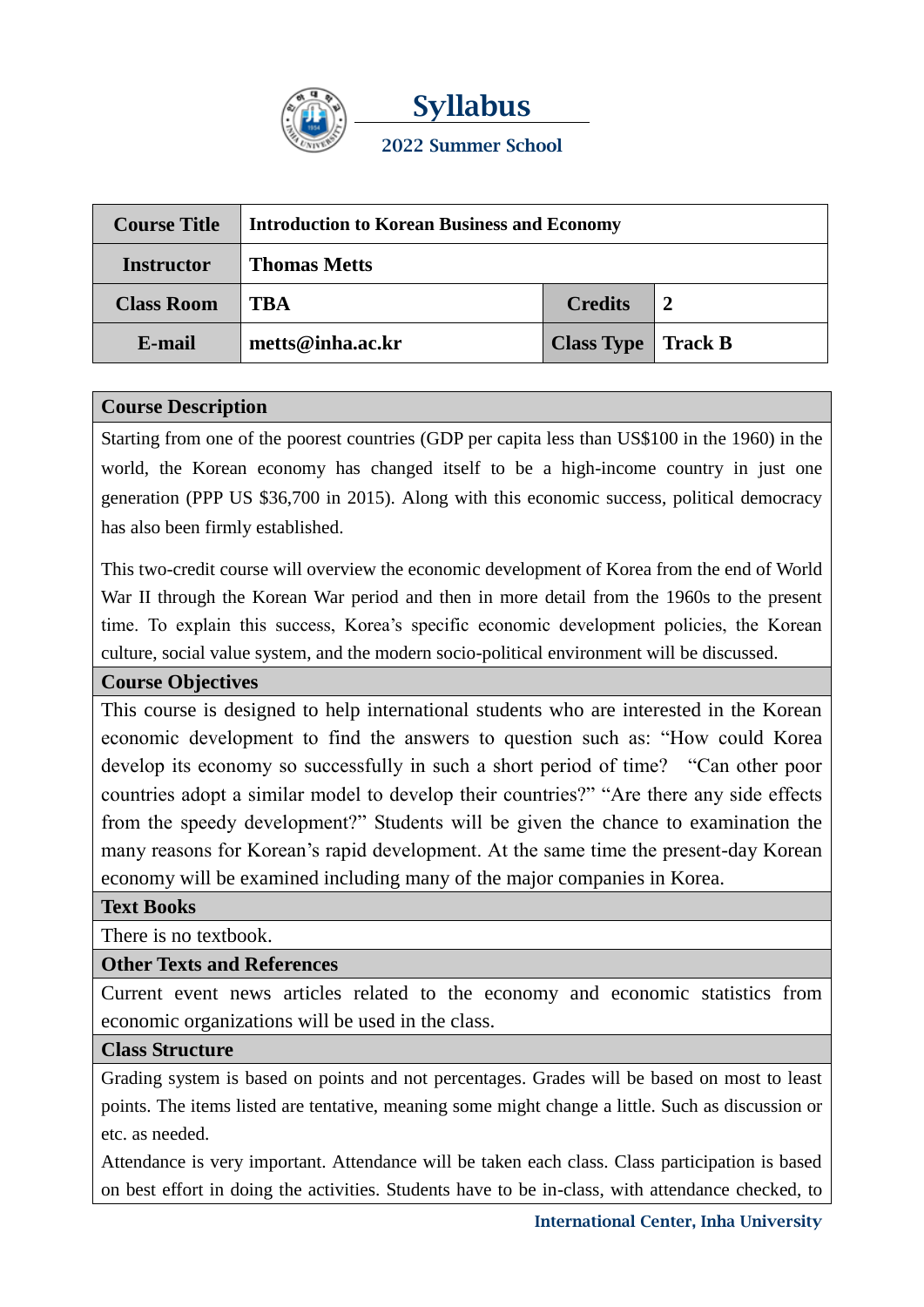

# **Syllabus**

### **2022 Summer School**

receive participation points.

Class structure will consist of short lectures on a specific topic and then team activities to reinforce learning of the lecture topics. The class might be 30 to 40% lecture and 60 to 70% inclass team activities on a specific topic. News articles and other sources will be used in the class instead of a textbook.

The class topics are tentative. Some will be covered more; some might be covered less, depending on the dynamics of the class and the current events in the economy.

Grading will be based on attendance and the in-class participation activities.

A+, A0, B+, B0 etc. for the grading.

**Notes**

| Grading     |           |                          |             |                   |      |               |
|-------------|-----------|--------------------------|-------------|-------------------|------|---------------|
| <b>Exam</b> |           | Attendance   Assignments | <b>Quiz</b> | <b>Discussion</b> | Etc. | <b>Total</b>  |
|             | 40 points | 60 points                |             |                   |      | 100<br>points |

### **Course Schedule**

| <b>Type</b> | <b>Date</b>      | <b>Time</b> | <b>Class Topics</b>                                                                                                                                  | <b>Notes</b>                       |
|-------------|------------------|-------------|------------------------------------------------------------------------------------------------------------------------------------------------------|------------------------------------|
| Class 1     | Aug $2$<br>(Tue) | 13:00-16:00 | Course introduction, Korean economy<br>introduction and begin in-class team<br>activities.                                                           | Online in<br>case of<br>quarantine |
| Class 2     | Aug 3<br>(Wed)   | 13:00-16:00 | Korean Economy Part 2 and In-class<br>team activities to reinforce learning.<br>Introduction of news articles about<br>Korea and the Korean economy. | Online in<br>case of<br>quarantine |
| Class 3     | Aug 4<br>(Thu)   | 13:00-16:00 | Background – Geography and people.<br>In-class team activities related to the<br>topic for that class.                                               | Online in<br>case of<br>quarantine |
| Class 4     | Aug 5<br>(Fri)   | 13:00-16:00 | Asia and economic development. How<br>it worked. In-class team activities to                                                                         | Online in<br>case of               |

**International Center, Inha University**